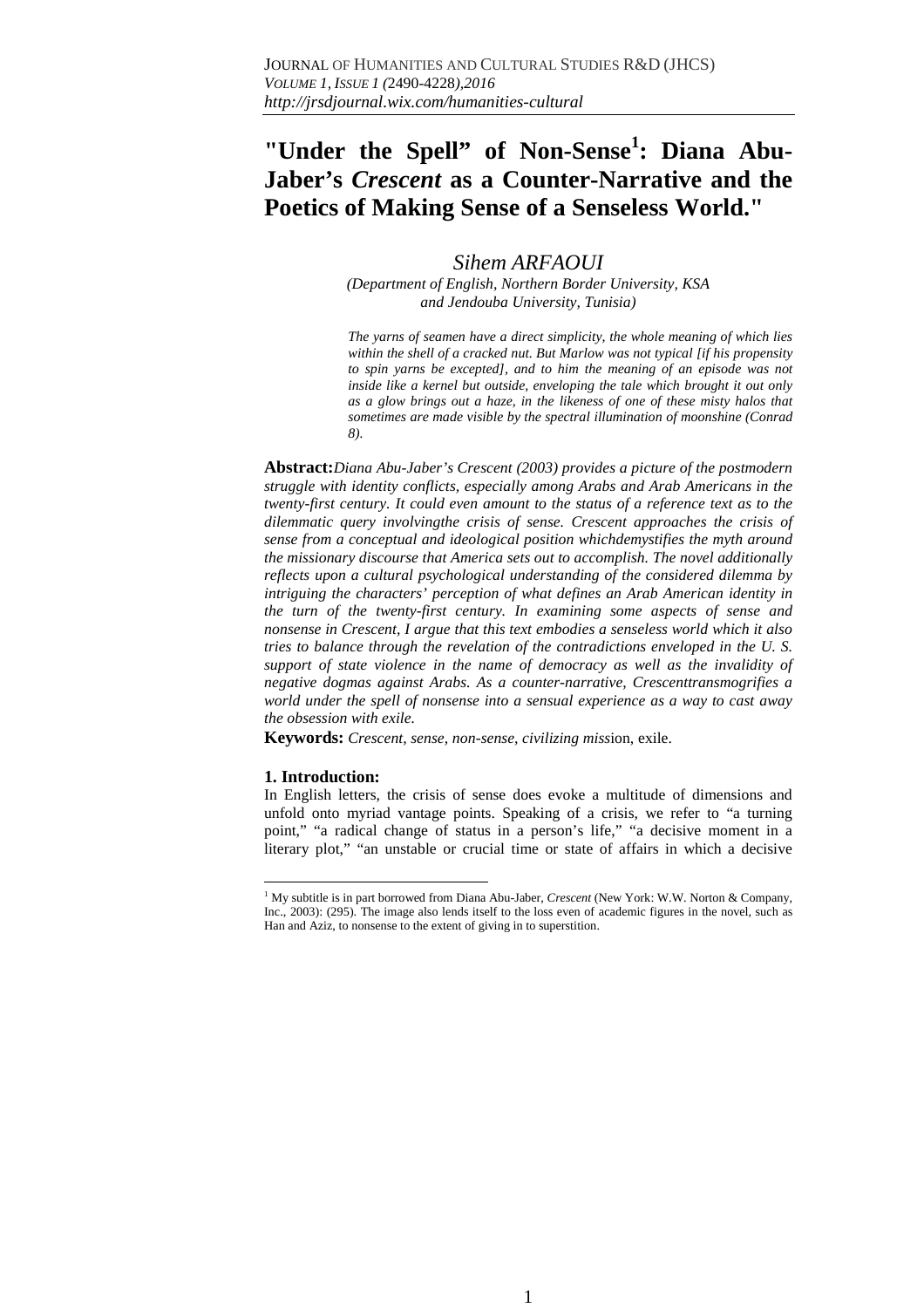change is impending," "one with a highly undesirable outcome," also "a situation that has reached a critical phase". Aligned with the term sense, the notion crisis restricts the range of descriptions above to critical or controversial moments of undecidability or instability at the levels of "sensation, feeling, mechanism of perception [and] meaning" (*Webster's*). As such, the crisis of sense could have a psychological load and entail states of irrationality and angst as much as it may suggest a certain ontological absence, loss or lack of purpose in life. Altogether, the concept could also encompass a condition of non-meaning, evoking whatsoever is generative of emptiness, devoid of reference and, consequently, invalid. As the crisis of sense takes in similar conditions of vacancy, nonsense or meaninglessness, it is even attributable to traces of failure, conflict or disintegration in establishing centers of reference, comprehending one's circumstances and making sense of one's identity and existence. Currently, all these implications are re-announced as a marker of the twenty-first-century literature, hence, the urgency to revisit the complexity of this notion, its literary representation sand repercussions.

At least from modern to postmodern English literature, the crisis of sense or meaning, evoked interchangeably in this essay, becomes inseparable from the quest for meaning in life.As one modern literary instance, Joseph Conrad's *Heart of Darkness* suggests the crucial principle of deciphering meaning in the quest for life which offers itself up as the ultimate preoccupation of the high and the low, from the seaman to the literary man. At the onset of the essay, the prefatory passage, taken from the same novel, goes beyond reinforcing a universal hunger for meaningfulness, to a challenging distinction between simple and complex levels of producing meaning in the folds of a story. In tandem with the appeal to this question,the current example of Diana Abu-Jaber's *Crescent* (2003) provides a picture of the postmodern struggle with identity conflicts, especially among Arabs and Arab Americans in the twenty-first century, and could even amount to the status of a reference text as to this dilemmatic query.

Throughout *Crescent*, the crisis of sense is not solely that which is conceptual and ideological, disruptive of the balance in the missionary discourse that America sets out to accomplish, but also a cultural psychological one, since it intrigues the characters' perception of what defines an Arab American identity in the turn of the twenty-first century. Peopled by characters, the majority of whom are either intellectual or have something to do with the intellect, *Crescent* provides the right framework for a discussion of the crisis of sense. There are, at least, four intellectual figures in this novel that could be said to function as the triggering forces in giving the considered crisis further prominence. These include Sirine's Uncle, Hanif and Aziz, all of them Arab university professors in Los Angeles and Nathan, an American student of Sociology.

Nevertheless, the crisis of sense is not just endemic to the orbit of academia. That is why, even Sirine, the female protagonist and a chef in a Middle-Eastern restaurant in L.A., takes part in consolidating decisive controversies in the plot and restoring meaning to certain concepts. On the whole, the crises are intrinsically related to discerning one's identity as an American with an Iraqi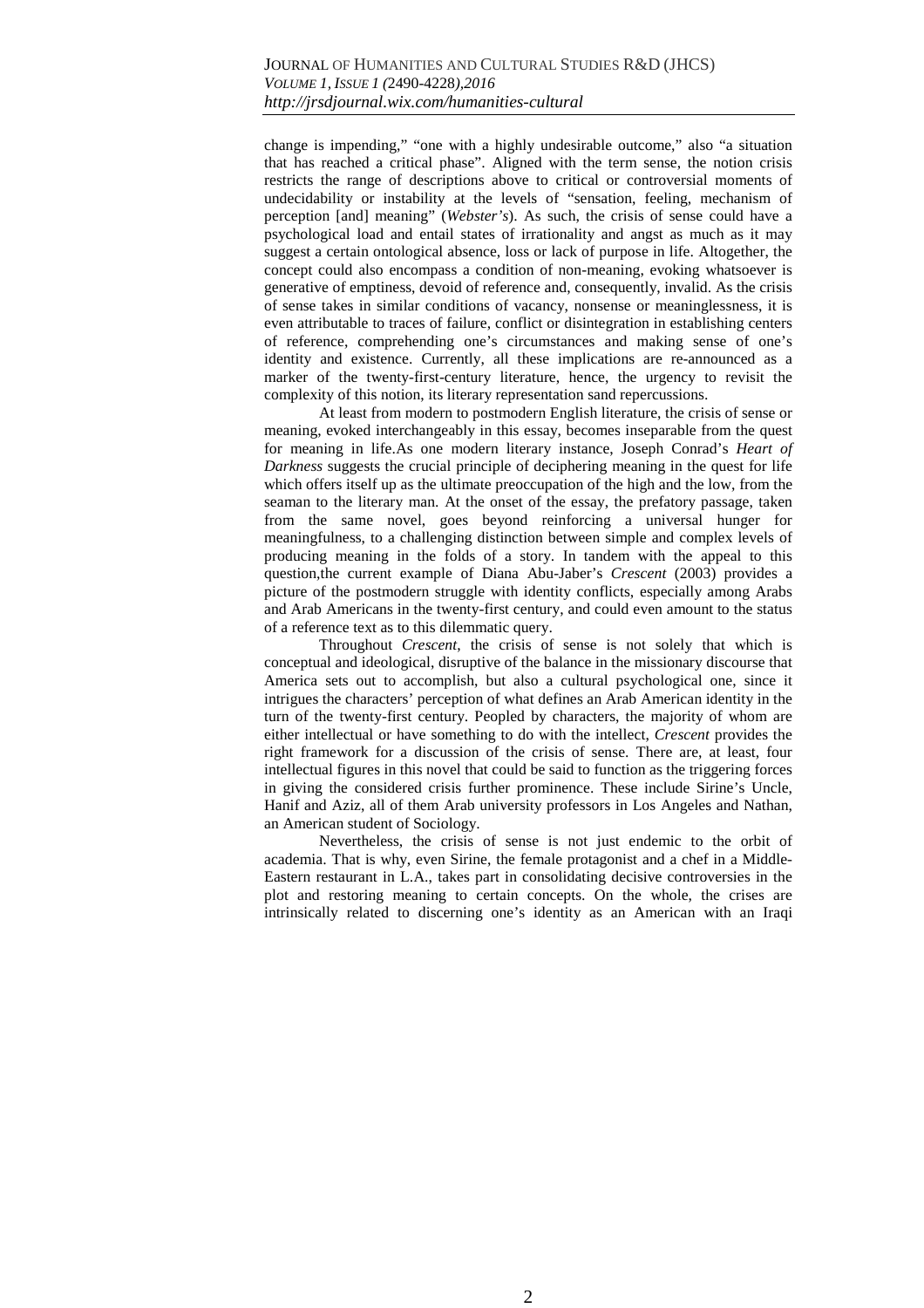heritage, a query sharpened with the venture to discuss politics by attempting to dig deep in the notion of the United States as an exporter of justice to the world and question its dominant perception of the Arab as a terrorist. For the Arab American, what brings this ideological crisis to the fore is the fact of inhabiting an in-between world, not often a blessing, because it also suggests not being "wholly one thing or another" i.e., in a way, "situated somewhere between Arab and American cultures-- never quite rooted in either, always constrained by both" (Majaj, "Boundaries" 79).

Through a study of some aspects of sense and nonsense in *Crescent*, this article argues that this textembodies a senseless world which it also tries to balance with diverse strategies. Part of recording such a dark vision are the contradictions enveloped in the U. S. support of state violence in the name of democracy as well as the invalidity of negative dogmas against Arabs. In tandem with the conceptual/ideological crisis, the exile stands out as an existential trait of the identity crisis, given its identification with loss and a shadowy existence. However, the task to which Abu-Jaber puts herself is more intractable than transmitting the prevalent undecidability in meaning, because it also "helps make sense of the senselessness of our days" (Orfalea 117). As a counter-narrative, her book transmogrifies a world under the spell of nonsense into a sensual experience by seeking spiritual and physical feeding to cast away a nonsensical spell.

To the extent that the crisis of sense in *Crescent* stretches out to engulf conceptual, ideological and identity axes, "Under the Spell of Non-Sense" willinterpret the crisis of sense in Abu-Jaber's *Crescent* while calling upon some specific particulars of theoretical works by Arab Americans. In the first place, "Master versus Counter-narratives" will study the features that make the characters' world lack an essential valuable or also stable meaning, by scrutinizing discursive distortions in American politics and culture. In the second place, "Paradise Lost" tries torender the intricate crisis of sense for the exile. The section entitled "Paradise Regained: On Feeding Sense" turns our attention to the counter-strategies that Abu-Jaber implements to better understand the Arab American experience by considering the profuse role of the culinary in fostering a sense of direction. I will also dissect memory and its capacity to escape a death-in-life orbit and allow a full grasp of a whole self.

#### **2. Master Versus Counter-Narratives:**

By itself, the significant publication of *Crescent* almost two years after September 11<sup>th</sup> heralds the beginning of a global crisis for Arabs and Arab Americans. The turn of the twenty-first century is ideologically related to the controversies about American democracy as opposed to Arab terrorism. Describing the amalgam of these crises, Peter McLaren refers to the entry of"a realityzone already captured by its opposite: unreality. It is the world where nobody really wanted to venture. It is the world where order has given way to disorder, where reason has given way to unreason, where reality is compromised by truth, where guilt is presumed over innocence" and where "[p]ublic school teachers across the country eagerly prepare new courses on the glory of Western civilization, elevating the United States to its shining pinnacle" (149). His statement undermines the common sense agenda of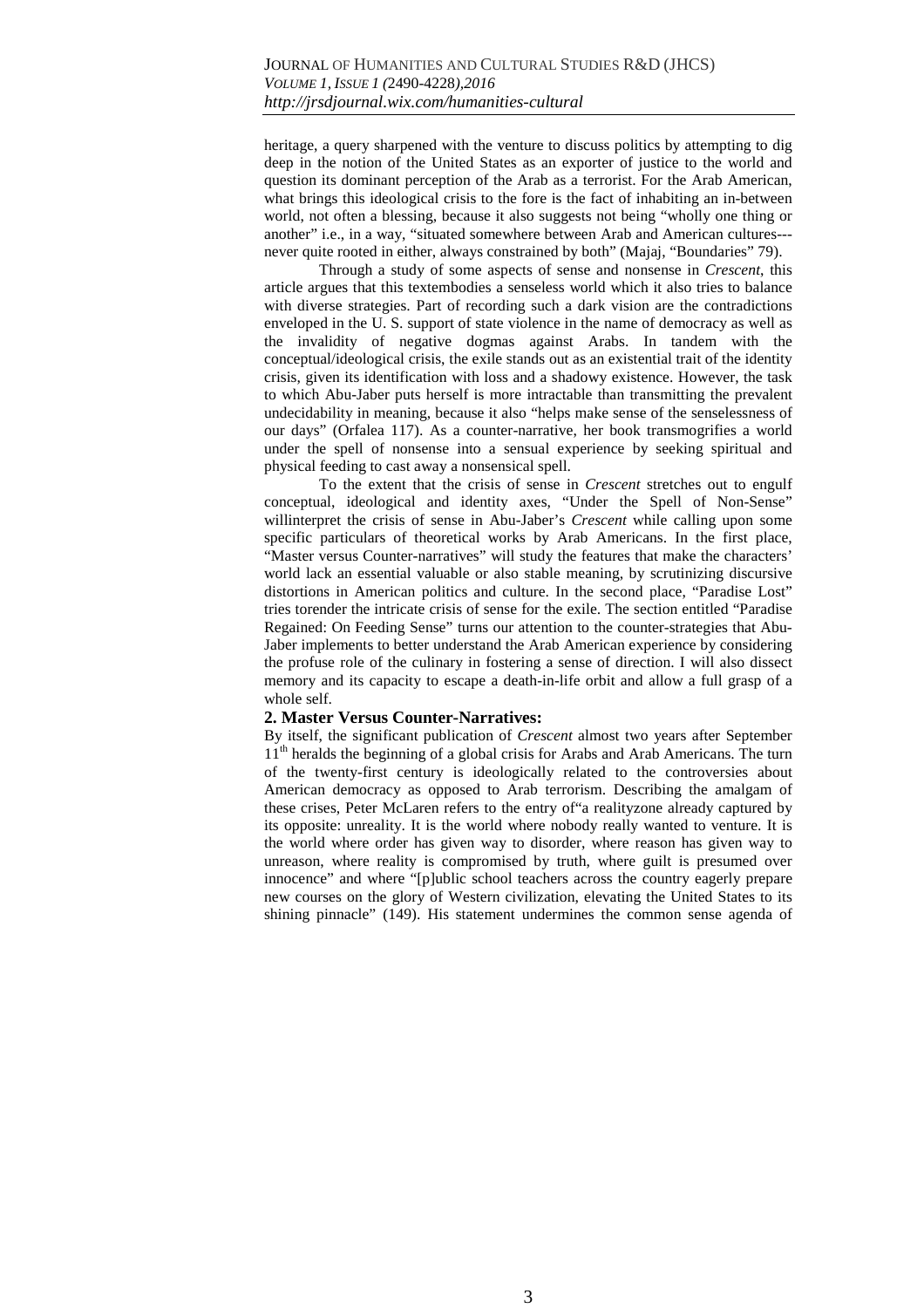Americanism, in turn, challenged throughout *Crescent* with a meticulous focus on the inconsistencies emanating from an imperial democracy.

A love-story in essence, *Crescent* enfolds a secondary plot whose foundation is questioning the exemplary image of the U. S. role in international pacifism.<sup>2</sup> It digresses into the American propagandist claim of re-establishing stability in the Middle East, reconceived as a rhetoric as devoid of its original or intended meaning as slogans like "manifest destiny", "the white man's burden" and the "civilizing mission" (Hamouda 288). This is achieved by showing that the embargoes, following the First Gulf War and aimed to punish the Iraqi regime for attempting to annex Kuwait, are no less disastrous than "the trope of war-as-alesson" which consists in teaching the native "how to behave" and acting "as schoolmaster" to an "unruly pupil" (MacDonald 27). With regard to the antihumanitarian realities behind the U.S. hegemonic policy towards Iraq, including diseases and refugees resulting from the embargoes, any claim of reinstating order in the region loses its apparent implications and turns out be no more than a superficial empty variation on a real imperial project (Abu-Jaber169, 288).

In wagering on the lives of the Iraqi civilians and children and playing on "political and economic doctrines" such as free economy, globalization and democratization, regularly "sustained by militarism", the economic sanctions on Iraq, which are endorsed by the U.S., unravel an explicit American desire to domesticate Iraq as a subject country (Hamouda 383). *Crescent* suggests that they fall under what Glenn E. Perry terms "Imperial Democratization", meaning the fact of "hiding a struggle for domination –even 'deceiving oneself' –'behind the mask of political ideology' (i.e., 'pretexts and false fronts') that make one's goals 'psychologically and morally acceptable' and thus provide 'weapons in the struggle for power" (56).<sup>3</sup> Hence, if there is something that logically explains U.S. interventionism in the Middle East it is the fact of dovetailing mythmaking and propagandistic mottoes with warfare for the sakes of domination and supremacy.<sup>4</sup>

Apart from dismissing the U.S. announced intentions as mere illogical pretexts disguising pure self-interested motivations, we can decipher another side of embodying the ideological-conceptual crisis in *Crescent* by looking at the more recent "war on terror" (Hamouda 288).As it is pointed out by the Arab American feminist Joanna Kadi, there is a strong affinity between politics and the validity of such descriptions as Arab terrorism:

 $\overline{a}$ 

<sup>&</sup>lt;sup>2</sup> For a detailed analysis of the romantic features in this novel, see my recent paper entitled "Diana Abu-Jaber's *Crescent*:A Political Satire within a Love Story in Disguise".

<sup>3</sup> Perry quotes Hans J. Morgenthau, *Politics among nations: The Struggle for power and peace,* 7th ed., revised by Kenneth W. Thompson and W. David Clinton (Boston: McGraw Hill Higher Education, 2006): 97-100.

<sup>4</sup> See an interesting discussion by Majid Khadduri and Edmund Ghareeb who explain that the "intervention of the United States in the Gulf crisis, apart from its obligations as a member of the Security Council, rested on three grounds," among them, the protection of "its own national interests in the Gulf region", the U.S. "commitments to a number of countries" and, last, the endeavor to defend "Western (Christian) values" (252).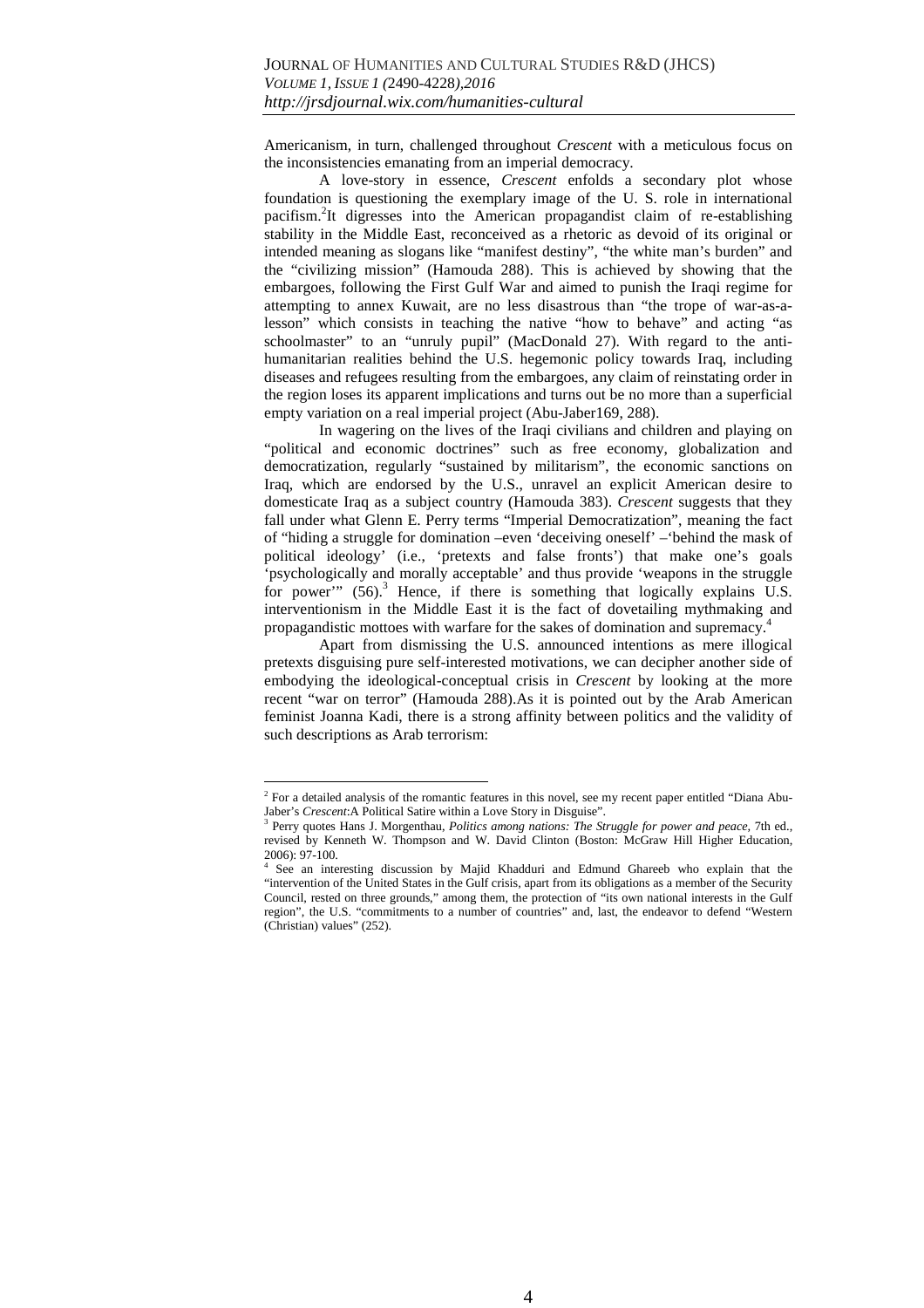As Arabs, like other people of color in this racist society, our race is simultaneously emphasized and ignored. For long periods of time, no one can remember that Arabs even exist. This is the case no matter how many times non-Arabs are reminded of our presence. Of course, this forgetfulness changes once there is another 'crisis' in the Middle East. Crisis: A by-product of past and current colonialism. During crises, Arabs can be reassured we exist as a distinct racial group. We will remember it, in the dark of night and the light of day. We will feel the effects of the social construction of 'the Arabs' that has cast us as enemy, other, fanatical terrorist, crazy Muslim. (Sic xvi)

The passage is quoted at length, for its propensity to trigger an important controversial weakness in the American rationale, understanding, usage and equation of Arabness and terrorism, in the sense that the latter does not always have strong grounds as long as it is the most contingent on both the world state of affairs and the East / West dialogues or their absence.

There are hints in *Crescent* that the current war on terror in the U.S. often amounts to a racist rhetoric that legitimates a harassing surveillance of Arabs and Arab Americans at the expense of the Civil Rights' achievements (Hamouda 272). The novel is keen on showing that the intruding gaze of the C.I.A. agents, who become a complementary segment of its general scene, turns state surveillance into amere nuisance to ordinary immigrants (Abu-Jaber18). For instance, it goes deeper than establishing that everything about the overwhelming feeling of being scrutinized seems to unfold back to as "the Arab disease"; it's where "you keep thinking the C.I.A. is following you around" (Abu-Jaber116). Instead, *Crescent* prompts us to grapple the extent to which even the love intimations between the protagonists become subjected to a haunting, surveying gaze of a malicious intruder (Abu-Jaber114-7, 155-6). It is also in the name of the war on terror that surveillance becomes, for the Arab immigrant, associated with destabilizing effects which range from putting in practice the official stigmatization of the Arab as a terrorist to foregrounding "the loneliness of the Arab" (Abu-Jaber19). We can infer that such aspectsput the civil rights of the Arab American at stake, thus, reflecting another crisis of sense inside the backbone of the American constitution.

Through a noticeable scrutiny of the attribute terrorist in *Crescent*, it is necessary to mention that Abu-Jaber goes profound than this in questioning the underlying assumptions enveloped in the American discourse of terrorism. At least four characters in the novel, including Sirine, Nathan, Aziz and Rana, attempt to make sense of the expression Arab terrorist and, more importantly, find out its link to reality. With respect to Sirine, the narrator stresses her failed efforts to verify the meaningfulness of the involved catchphrase, for, sometimes, "she used to scan the room and imagine the word *terrorist*. But her gaze ran over the faces and all that came back to her were words like *lonely*, and *young*" (sic,Abu-Jaber 19). The implication of her reflection does not simply question terrorism as a token of Arabness but, additionally, stresses its unreal exaggeration i.e., the fact that it is not always grounded in reality. In consequence, the inexistence of pertinent or concrete tracesforthis signifier transfigures the whole ideology into one governed by the biased essence of stereotypes.

In the same context, Aziz, the Iraqi poet and a visiting lecturer in L.A., allows us to get a better hold of the illusory aspect of the questionable signifier. In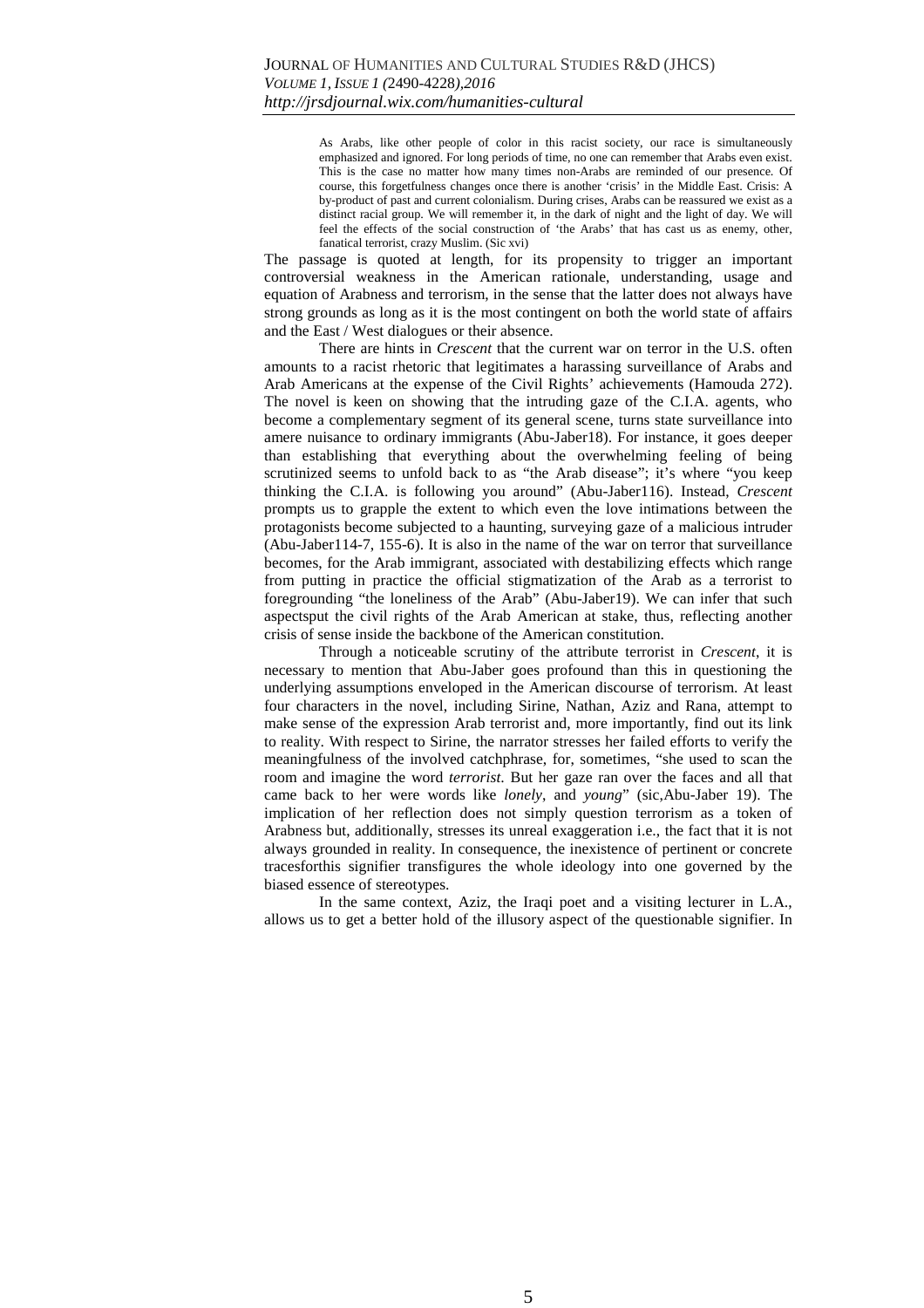the middle of a crucial discussion during Thanksgiving, Aziz notes, "'[t]hey think we're all terrorists anyway.'" Victor, an assistant of the chef in Um-Nadia's café retorts, "'[w]ho's 'they''", commenting, "'*I* don't think that.'" In full humor, Aziz answers, "[i]f you and I were out shopping at the mall do you think any of the white guys there could tell the difference between us? They'd think you were one of my terrorist buddies" (Abu-Jaber197). The short exchange, especially through its last statement, serves as reinforcement of the word terrorist as part and parcel of a whole system of stereotyping quite prevalent throughout the history of minorities in the U.S. Despite Victor's opposition, its scrutiny adjoins the expression terrorist to a semantic field of racial discrimination, as it is further suggested by Aziz's distribution of pronouns that extends the scope of the word terrorist to describe nonwhites, deflected to the bottom line of racial classification and turned into an interchangeable category with 'terrorist'. Ironically, the word terrorist acquires the definitional capacity of a bias and, thus, reinforces the reformulation of this notion as another pretext for legitimating discrimination.

In view of all these attempts to contemplate the rationale for Arab terrorism and grapple with its meaning, nothing perfectly illustrates the deficit in the word terrorist as a signifier of being Arab than the outcome of Nathan's search for its signification in the heart of the Middle East. As an American amateur of photography, Nathan not only consolidates the nonsensical essence of this tag but, also unravels the role of media in giving this word a sense of reality that it does by no means possess. The American amateur of photography provides a chronicle of his own struggle with comprehending this concept which I will quote at length:

 '[W]hen I was twenty-one, I didn't know about the world at all. But I had this idea about cowboys and Indians and submarine commanders and Russian spies. I used to be unhappy because I thought that all the bad guys were already caught and there wasn't much excitement left in the world. And then one day I went to see *Black Sunday*. You know—the one with Bruce Dern where the terrorists take over the Goodyear Blimp? But I came home thinking, oh, good, there's still terrorists!

'So I thought of that as my mission. I mean, don't we all want to have missions? I started dreaming of going to someplace like Lebanon or Iraq and hunting down terrorists […] You know, like James Bond? […] I had this thought about going over to the Middle East and uncovering terrorist spies. I would take their photos and send them to the C.I.A. or some place.' (Sic,Abu-Jaber 252-53)

Told as part of a speech that Nathan delivers on the occasion of his photograph exhibition in Dynamo Church (Abu-Jaber250), the passage explains how much the word terrorist is media-based. It demonstrates the construction of this notion through mass media such as James Bond's movies. The term terrorist also retains an aspect of vagueness as long as Nathan associates it with what is termed as the American mission in the world which gets us back to its double or ambivalent quintessence.

From illusion, Nathan passes on to disillusionment. In fact, what brings him down-to-earth is the reality-proof to which he subjects his interiorized biases. His ultimate visit of the Middle East is evidence of how the American movies are misleading, pointing out the untrue mythical, also propagandistic side about the claim of the American mission in the world. By providing a counter-narrative to the master narrative, it also reinforces that the absence of reference is equal to the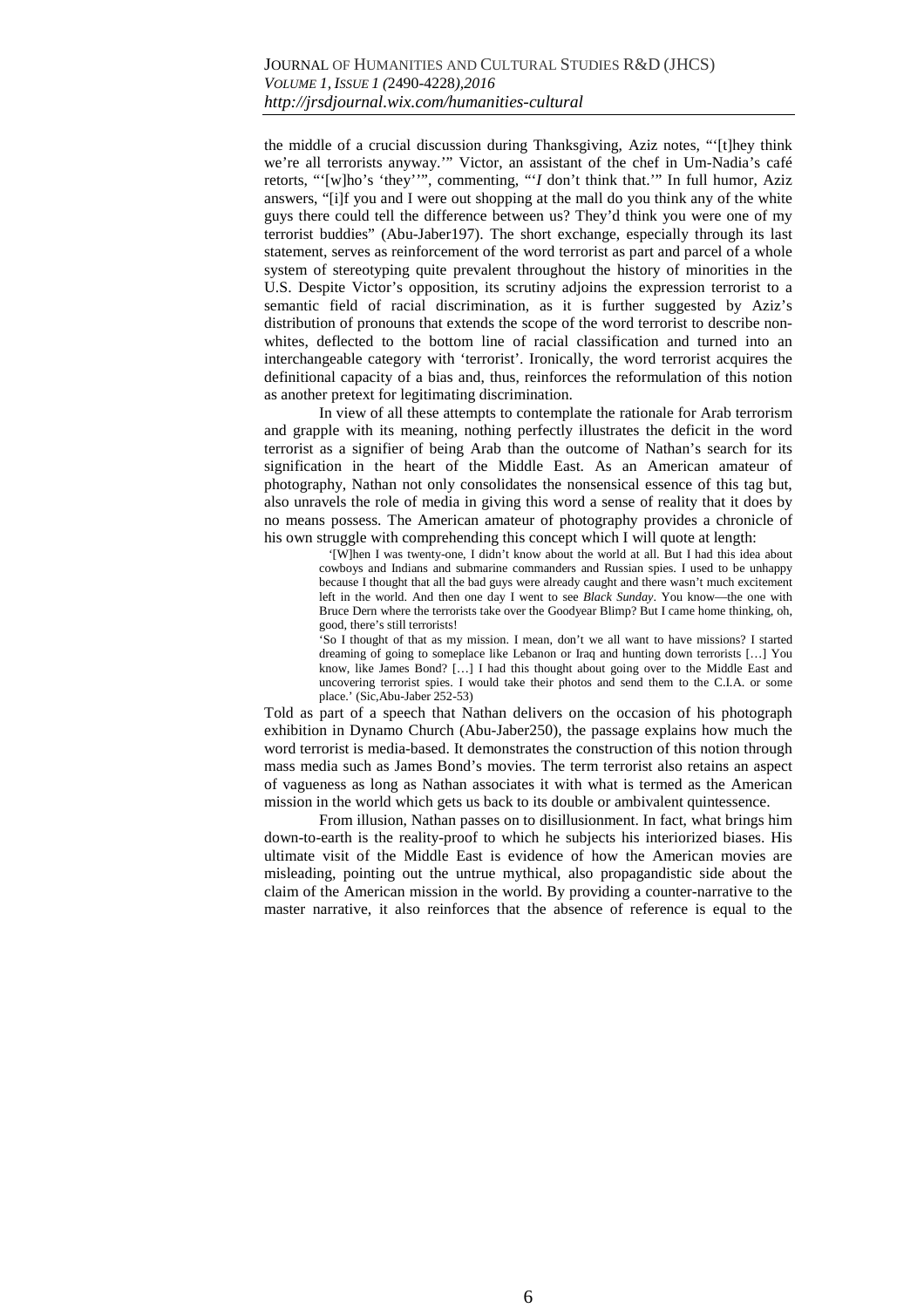absence of meaning. Nathan relates "And When I finally got there, you know, to the Middle East, I traveled through all these different countries, and this amazing thing happened—the people there were really nice to me," adding, "I felt like I'd finally found something real. Like I'd regained my senses," shortly followed by "I never found my terrorist, though, unless […] it was me" (Abu-Jaber253). Right here, nobody can overlook Nathan's realization of the wide gap between what is common sense and what is real. It is this very gap between truth and reality that begets an equivalent chasm in his initial comprehension of terrorism. We should also be able to capture the irony of the closing statement about never grasping his "'terrorist, though, unless […] it was me'" (Abu-Jaber253). This acknowledgment of the impossibility of a referential meaning draws our attention to the idea that Nathan, instead of contributing to consolidating a distorted representation of Arabs according to a familiar western tradition, ends up disfiguring his proper image as a villain par excellence.

### **3. Paradise Lost:**

Apart from providing a commentary on the negotiation of pivotal referential crises of sense, that lend themselves to certain recurrent catchphrases, *Crescent* prompts us to look at identity issues which are incorporated within a similar critical trajectory. In effect, the crises that the Arab and Arab American characters endeavor to comprehend, Abu-Jaber's narrative demonstrates, do not only or always pertain to specific notions or ideologies, that is solely encompassed in political and historical interpretations, but principally internal, if not existential. To investigate the overlapping process of such experiences, I intend to examine in close Hanif's struggle to decipher the interior clash inhabiting the exiled self, without losing sight of other minor exiled characters. I will focus on the inner workings of a character to which Sirine's uncle refers as someone who "needs someone to show him how to live in this country and how to let go of the other" (Abu-Jaber47). What is noticeable about this personality is its striking awareness of veering towards a dilemma state of mind abounding with meaninglessness and intricate quandaries. Further, I will comment, with some briefness, on other instances of the encroachment of nonsense on the perception of one's alienated existence.

 Hanif's sensibility to exile as an ambivalent predicament provides us with a telling example of the cultural crisis of disconnection from one's roots. In fact, only, at first, does exile, for him, emerge as the alternative to free expression, security and survival. While still in President Saddam Hussein's Iraq, Han dreams of "a new place, away from the new president, as far away as the other side of the world, a place where he will no longer have to look at his brother and sister not-sleeping, where he will not have to count his heartbeats, his breaths, the pulse in his eyelids" (Abu-Jaber14). Apart from representing an opportunity to escape persecution, exile also sounds Han's single occasion to escape his guilt-ridden conscience for endangering the life of his two siblings and the togetherness of his family. Unexpectedly, however, the fact of being forced to leave Iraq and live in England and, lately, in Los Angeles allows him to grasp firmly the ironies that could be enfolded in the alternative of exile as a synonym of dislocation and alienation.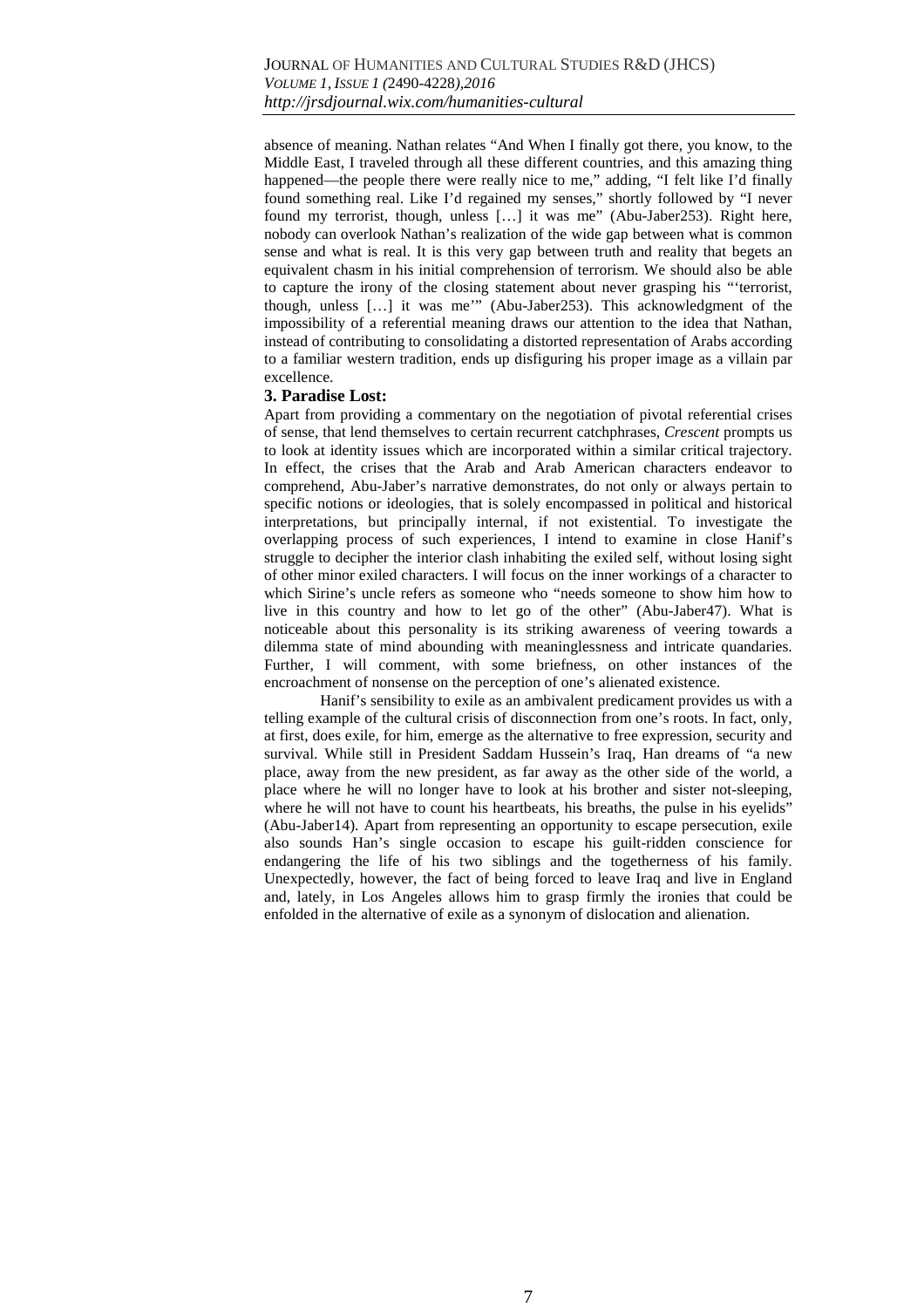To Han, what marks the emergent crisis of sense is the re-conception of his exile from Iraq as being indivisible from losing his sense of direction. The note he leaves to Sirine before his sudden resignation points out "'Things are broken. The world is broken'" (Abu-Jaber296). Somewhere in the novel, Han reconfigures exile as

> a dim, gray room, full of sounds and shadows, but there's nothing real or actual inside of it. You're constantly thinking that you see old dreams. You go up to people, certain that they're members of your family, and when you get close their faces melt away into total strangers'. Or sometimes you just forget this is America and not Iraq. Everything that you were—every sight, sound, taste, memory, all of that has been wiped away. You forget everything you thought you knew. (Abu-Jaber162)

These contemplations best reflect the dark world of non-meaning and ghostly presences that bounds Han's fractured sense of self throughout the novel and best manifests itself through an ever-wandering "soulful ache" (Tepper 24).

The losses that accompany Han's first-hand experience of imposed immigration range from the physical contact with the homeland to the religious scope. In truth, his enforced journey to the west becomes almost conditioned with a certain loss of faith embodied through the fact of cutting with praying (Abu-Jaber71). Out of practice, Han turns the prayer beads into mere relics of his Iraqi identity as a Moslem. Thus, his first reply to Sirine's question "do you believe that your religion---that Islam---defines who you are?" is only the blank vague statement: "'For me, it's more complicated than that. I've heard of people defining themselves according to their work or religion or family. But I pretty much think I define myself by an absence'" (Abu-Jaber161). Even his later clarification, "I don't believe in a specific notion of God. But I do believe in social constructions, notions of allegiance, cultural identity….," does not reveal the portrait of a person who still sees meaning in his religious identity as a Moslem (Abu-Jaber162). For this reason, he soon lapses from spirituality to the only meaningful void that overwhelms his sense of being, by drawing exile as the broadest truth in his life:

The fact of exile is bigger than everything else in my life. Leaving my country was like---I don't know---like part of my body was torn away. I have phantom pains from the loss of that part---I'm haunted by myself. I don't know---does any of that make any sense? It's as if I'm trying to describe something that I'm not, that's no longer here. (Abu-Jaber162)

In this sense, the only thing that Han ends up with from an experience of exile is uprootedness fused with an absurdist consciousness of non-existence, worse an existence in shadows, to which he becomes starkly enlightened.

The most illustrative figure of exile reconceived as overwhelming selfalienation, rather than safety, is engulfed in the image of inhabiting the world of the down-and-out which is quite common on American pavements. Han says to Sirine:

Sometimes when I see some of those homeless people on the street—you know, the ones walking around talking to the air, shuffling around, an old torn-up clothes—sometimes I think I've never felt so close to anyone as those people. They know what it feels like—they live in between worlds so they're not really anywhere. Exiled from them. (Abu-Jaber162)

Due to this state of non-belonging and instability, Han starts even to be skeptical of his work ethics, including his passion for translation. Describing the tasks he exercises in class with students, he affirms, "[h]alf the time I don't know what I'm saying. I throw out some thoughts and then hope one or two of them sticks. It's all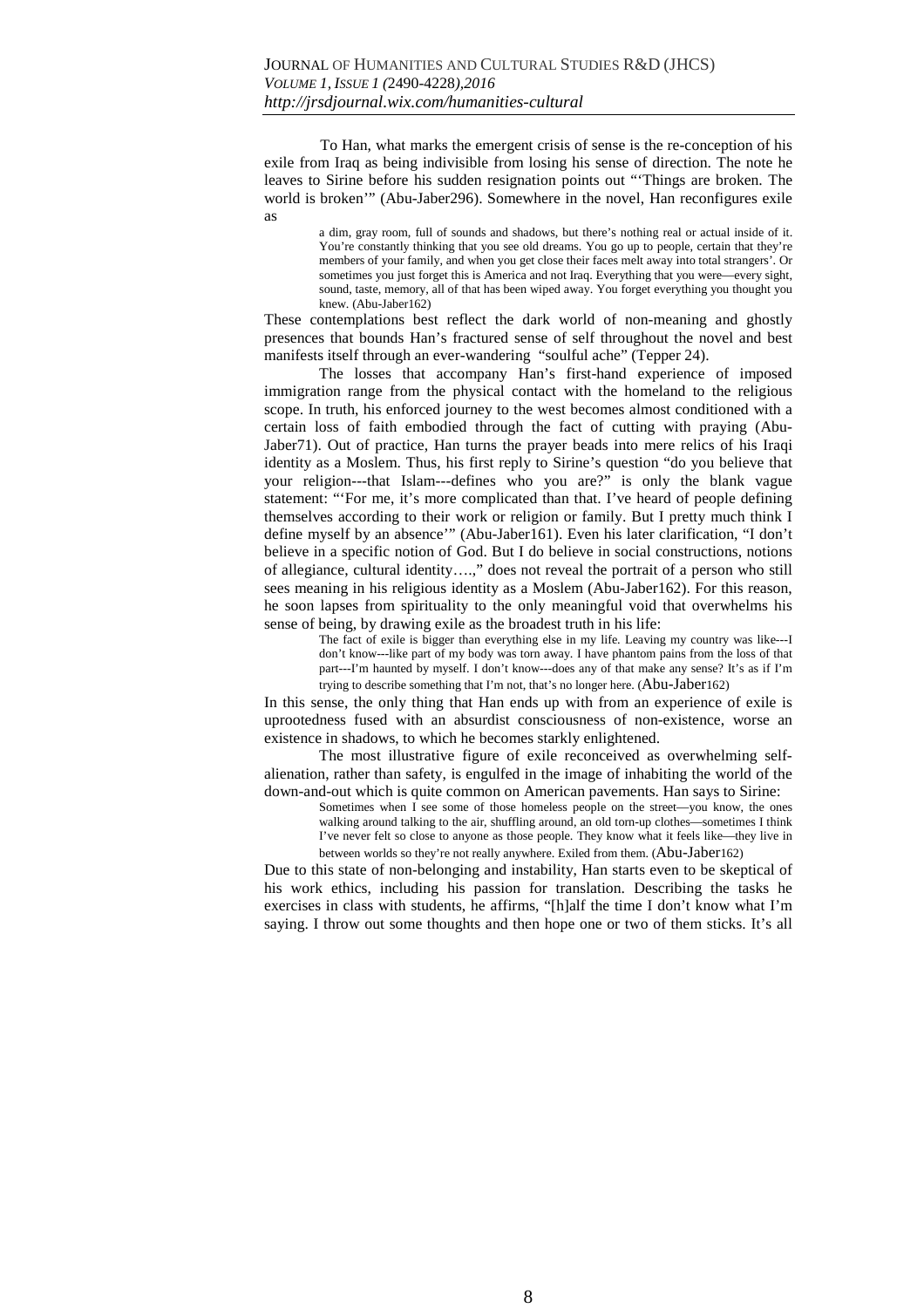words to me" (Abu-Jaber93). The citation is the best indicative that arbitrariness and meaninglessness turn out solid tokens of cultural displacement and get impregnated with a strong sense of paradise lost to the extent of verging on devouring Han's academic principles.

Nevertheless, Han is not the only character in the novel that inhabits this world of non-meaning but, instead shares it together with two other characters, Sirine and Nathan. An orphan since age nine when her parents, emergency care personnel for the American Red Cross, were murdered in a raid in Africa, Sirine, at thirty-nine years, experiences a condition of symbolical exile (Abu-Jaber50). "What Han says reminds her of a sense that she's had---about both knowing and notknowing something. She often has the feeling of missing something and not quite understanding what it is that she's missing" (Abu-Jaber62). Critic Robin E. Field makes an important suggestion, upon mentioning the effect of the absence of Sirine's parents both on "her subsequent relationships with men" and "her sense of who she is as an Iraqi-American" (Abu-Jaber216). Indeed, similarly to Han, Sirine could not be definite about what faith she has, particularly, when she ventures to reply "I suppose I don't actually have one [religion]," adjoining, "I mean, my parents didn't, so…" (Abu-Jaber171). Letting her sentence trail off, echoing Han's in a way, she only comments "Well, I believe in lots of things" (Abu-Jaber171). When such a statement occurs in a workshop on Women in Islam it renders best Sirine's dilemma.

As a striking feature of Sirine's internal clash, the passage about her sensitivity to the failure of language to make any sense and console Nathan for his circumstances is quite evocative of a complex crisis. After listening to Nathan's traumatic adventures in Iraq, ranging from the execution of his beloved (Han's sister) to his consequent displacement, Sirine has reached an inference similar to the one it crossed her mind upon learning of her parents' death. She wishes

she knew how to say something wise or consoling to him, something that wouldn't sound frightened or awkward. But then she remembers the time after her parents' death when people would approach her and try to explain her loss to her; they said things that were supposed to cure her of her sadness, but that had no effect at all. And she knew then, even when she was nine years old, that there was no wise or consoling thing to say. There were only certain helpful kinds of silences, and some were better than others. (Abu-Jaber88-9)

On both occasions, the only truth which is perceptible to Sirine is the fact of being failed or defeated by verbal language, which represents, in itself, the peak of the crisis of sense in the novel.

In Nathan's context, we should remind ourselves that his crisis of sense goes deeper than interrogating the ambiguity and even the unintelligibility of certain notions in order to engulf his sense of who he is as an American. When he speaks of himself he refers to an "overgrown student in search of a life, may be" (54) and, shortly, comments "I'm made out of powder" (Abu-Jaber55). Sirine compares him to "a monk—sunken cheeks, hungry lunar shadow eyes, a body inhabited by an old spirit" (Abu-Jaber329). The simile suggests a state of death-in-life, equally perceptible in Nathan's shots which are symbolic of a world close to a wasteland and reach the onlooker as "gray dreams, full of accusation and a lingering sense of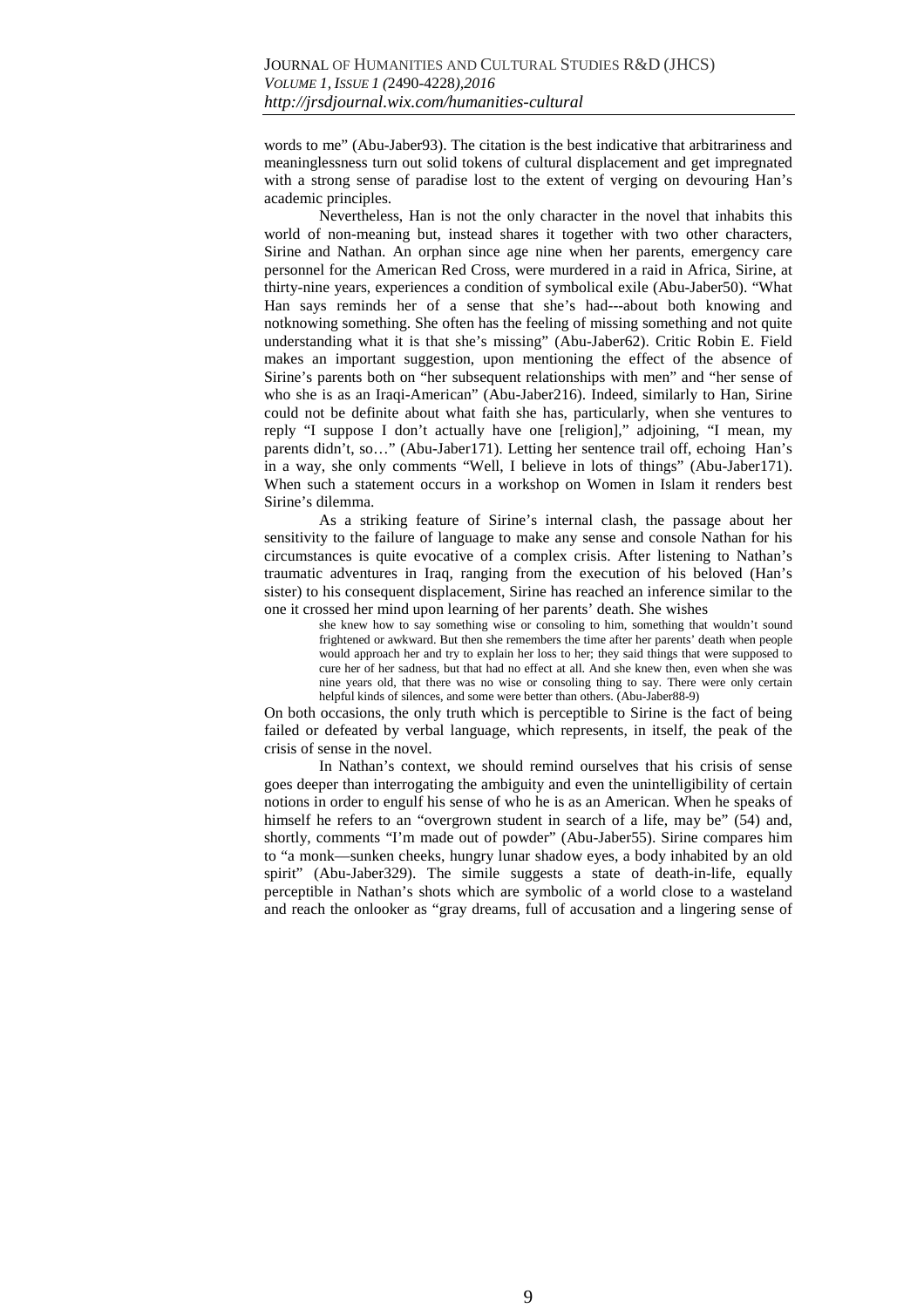emptiness" (Abu-Jaber253). These shots make sense only in the perspective of a person separated from his beloved due to a death execution and an essential civilizational cultural clash. Beyond this, the pictures convey but disfiguration, emptiness and absence.<sup>5</sup>

#### **4.Paradise Regained: On Feeding Sense:**

It should be noticed that the literary world spun by Abu-Jaber is never utterly nonsensical. Instead, her representation of the twentieth and twenty-first centuries as much deprived of consistency, transparency and short of intelligibility is, equally, suggestive of hope in regaining some sense in life. It even traces itineraries of how to go beyond these ontological crises, instead of letting them lead to self-defeat and absurdity. These strategies range from nurturing oneself with food and art to reconciling with one's homeland and cultural roots.

*Crescent* identifies a tactile view of the world as a significant means of making peace with oneself, the world around us and its system of signification. As a matter of fact, if there is something that saves Sirine from a desperate awareness of the contradictions around her as strikingly as Hanif it is the staying power that she is able to derive from cooking to others or eating together with them. Her concentration on taking care of this skill and forging it brings us back to Carolyn Korsmeyer's view that "the intimacy of eating is part of what knits together those who eat---the mutual trust presumed, the social equality of those who sit down together, and the shared tastes and pleasures of the table" (187). Critics Lorraine Mercer and Linda Strom emphasize the pertinence of food in bridging "the gap that may look like chaos and add[ing] structure to the narrative"  $(39)$ .<sup>6</sup> In such a way, feeding and eating are given a strong potential of establishing meaningfulness.

From Sirine's perspective, as long as she cooks and nurses her tactile expertise she exists, figures her sense of being and, even, turns what sounds nonsensical into something meaningful. Food is an epitome of patience and, even more, of existence, since "she was also born with an abiding sense of patience, an ability to live deeply and purely inside her own body, to stop thinking, to work, and to simply exist inside the simplest actions, like chopping an onion or stirring a pot" (Abu-Jaber19). Suffice it to scrutinize Sirine's ability to grasp the life, the love and the richness that could be enveloped inside a forkful of sweet potatoes into her mouth:

The potatoes are soft as velvet, the gravy satiny. It is as if she can taste the life inside all those ingredients: the stem that the cranberries grew on, the earth inside the bread, even the warm blood that was once inside the turkey. It comes back to her, the small secret that was always hers, for years, the only truth she seemed to possess—that food was better than love: surer,

<sup>&</sup>lt;sup>5</sup> Due to the space restriction, it is not possible to analyze another dimension about the predominance of non-sense in Abu-Jaber's work,that is, the omnipresence of superstition as a cogent motif.

<sup>6</sup>Likewise, Abu-Jaber affirms that, in her family, "meals were always the place where things really got hashed out. That was where we found out who each other was" (Field 217). That is why, food is depicted as a pivotal dynamic in *Crescent*, departing from the principle "that if you want to work spirituality, or if you have a sense of it of any kind, one of the best ways to go about it is to take care of yourself. Take care of your physical being, so that the spiritual being will also be brightened and nurtured" (Field224-25).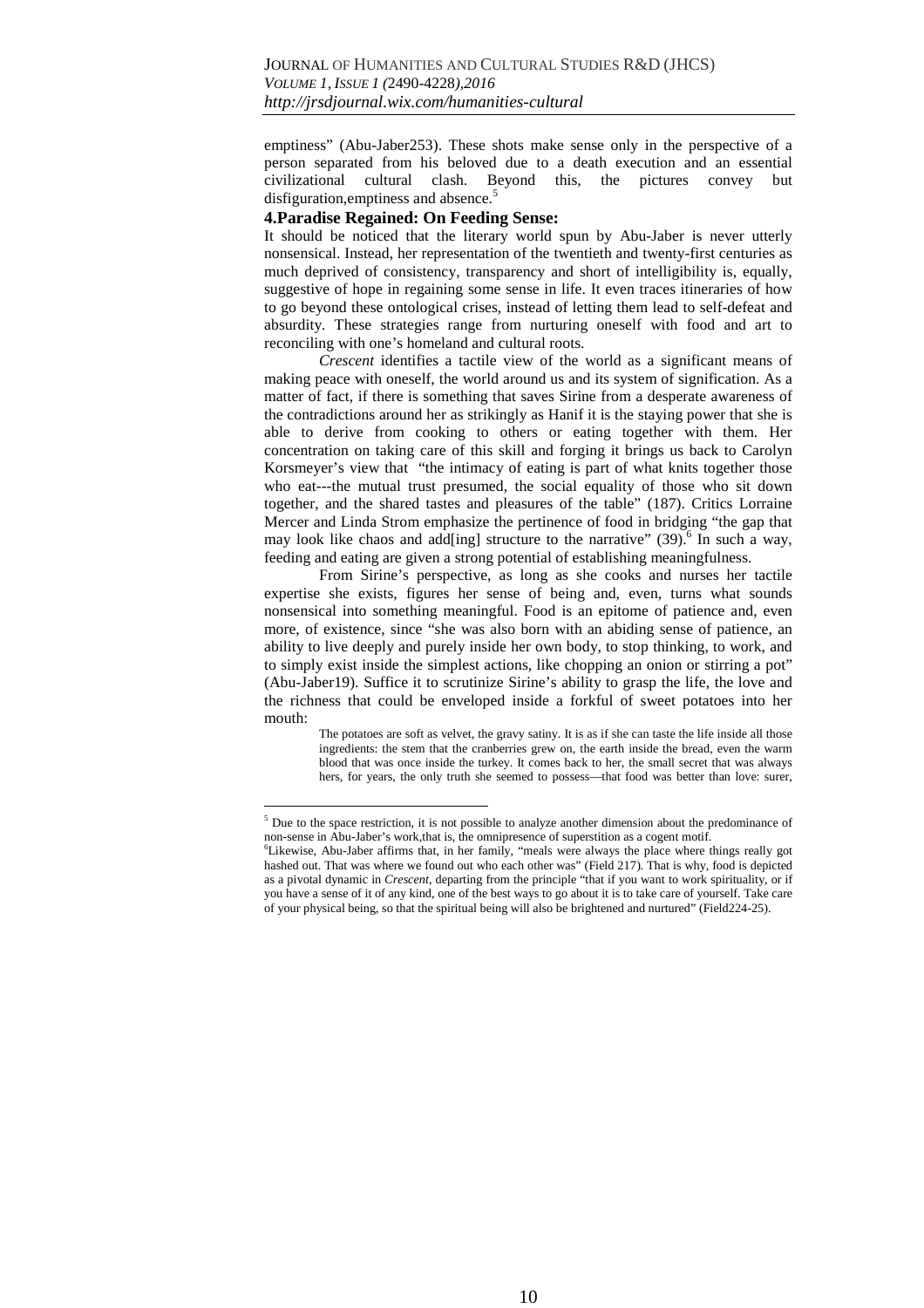truer, more satisfying and enriching. As long as she could lose herself in the rhythms of peeling an onion, she was complete and whole. And as long as she could cook she would be loved. (Abu-Jaber194)

From the taste, she can identify the essential ingredients with precision. Her philosophy is that "food should taste like where it came from. I mean good food especially. You can sort of trace it back. You know, so the best butter tastes a little like pastures and flowers, that sort of stuff. Things show their origins" (Abu-Jaber69). Even when Aziz asks to "consider the difference between the first and third person in poetry" in relation to "'the difference between looking at a person and looking through their eyes'", Sirine picks up on his analogy saying, "'that's how I feel about eating'" (Abu-Jaber196). She explains that "'tasting a piece of bread that someone bought is like looking at that person; but tasting a piece of bread that they baked is like looking out of their eyes'" (Abu-Jaber196-7).

In Sirine's eyes, "cooking becomes agency: when all else fails in her life when she is confronted with uncertainty, confusion, and identity conflict, she goes to the kitchen and cooks herself and her history into existence" (Mercer and Strom 40). With every withering interest in feeding herself or others, Sirine fails to get hold of her life, that is, fails to recuperate an understanding of the world. As long as she does not yield herself to concocting different dishes she loses every other stamina, among them, the ability to establish meanings in her life. It is related that one year after the unexpected departure of Hanif and, in the course of resuming her creativity as a chef, "Sirine is starting to feel like she can breathe again without wanting to cry. Mostly she feels the neutrality of absence—neither happy nor sad, apart from sudden surges of feeling that lick through her, quick and electric as nerve synapses. Only when she cooks, in those moments of stirring and tasting, does she feel fully restored to herself" (Abu-Jaber340). It takes her only stirring, or another simple action, to regain wholeness. Right here, only through cooking does Sirine forge a strong ability to bear Han's absence of Hanif and await him with a mixture of despair and hope.

*Crescent* fosters the yoke of the crucial importance of physical feeding to spiritual feeding by contrasting Sirine and Han's incongruent responses to the tactile. While Sirine "tastes everything edible, studies the new flavors, tests the shock of them; and she learns, every time she tastes, about balance and composition, addition and subtraction", Hanif simply "watches, eyeing the strange foods. When she offers him a taste, he closes his eyes and shakes his head" (Abu-Jaber185-6). The novel insists on this divergence as much as it points out the influence of Sirine's awareness of the communicative secret in feeding on enhancing Han's journey from nonsense to sense. Nobody loses sight of their collaborative making of baklava, a sweet cake based on almonds and other fruits (Abu-Jaber59-61). For a while, Sirine draws Han from his impending sense of exile towards unforgettable sharing and pleasure. Similar episodes allow us to always keep in mind that Sirine sees food as "a contact language---a medium to translate experience and create a meaningful world," as a synonym "with love, prayer, creativity, and healing" and uses it "for translation, to connect and communicate with everyone around her" (Mercer and Strom 40).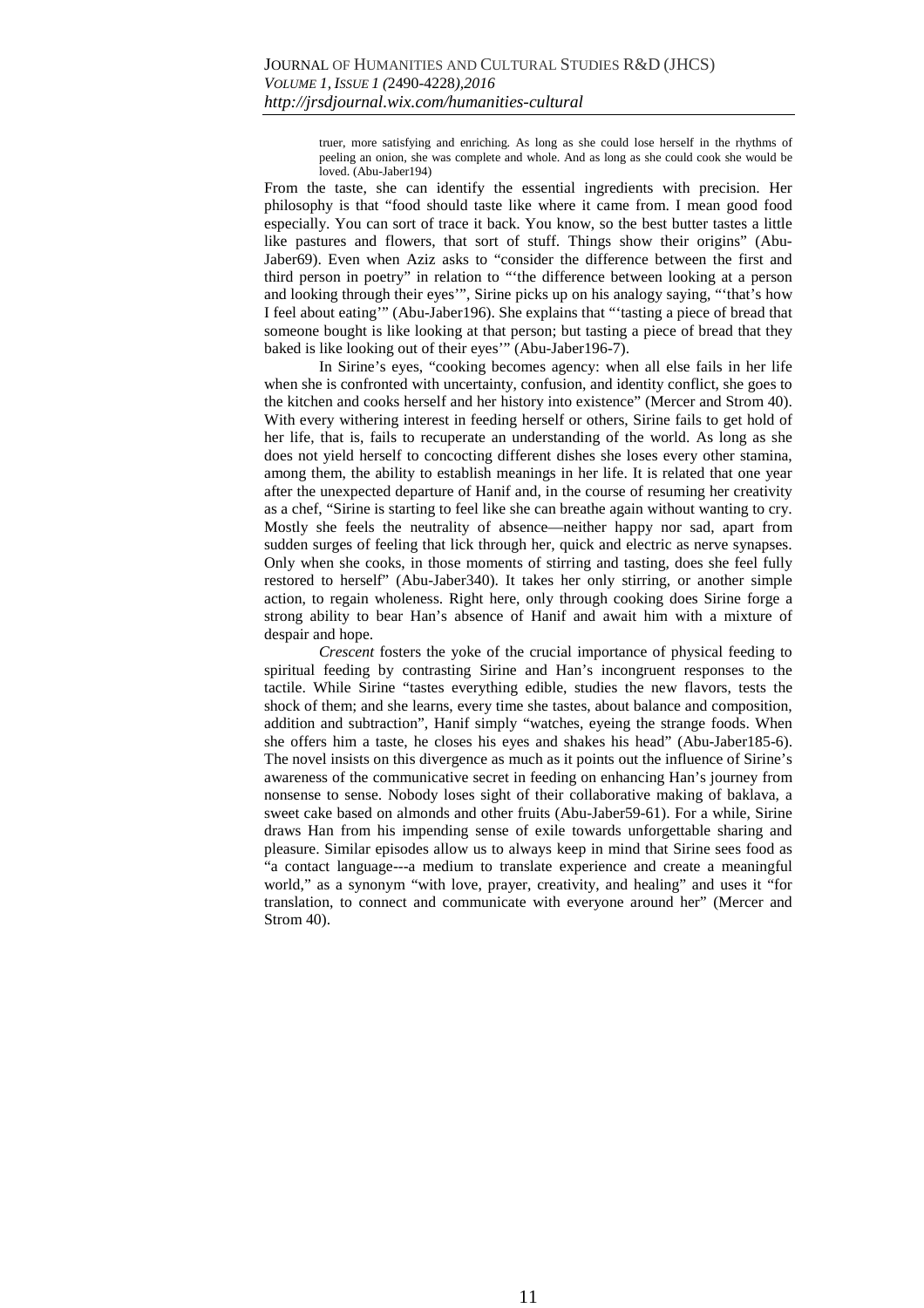In tandem with this reading, Han's growth from a stark state of emptiness to a meaningful existence is, to a large scale, fashioned by his recollections of Iraq and its landmarks. Nobody misses how remembering the homeland and its grandeur enhances self-reconciliation and expresses a continuing struggle for some sense of the exile, for a feeling of being safely at home. In "Arab American Literature and the Politics of Memory", Lisa Suhair Majaj explains that,

[m]emory plays a familiar role in the assertion of identity by members of ethnic and minority groups; family stories frequently ground ethnic identification, and the popularized search for 'roots' is often articulated as 'remembering who you are' […] Memory functions on both a cultural and a personal level to establish narratives of origin and belonging; myths of peoplehood, like memories of childhood, situate the subject and make agency possible. It is thus no surprise that Arab American literature turns repeatedly to memory to explore, assert, critique, and negotiate ethnic identity. (266)

If there is something that still relates Han to a meaningful world it is his ability to breathe life into his relationship with his family. As he renders it, "for a moment, I forgot where I was. I forgot that this America. I was on the banks of the Tigris. I could see the sun through my eyelids. My sister was about to call me in to eat. It's like the light broke for me and brought it all back and then I had to return to this place" (Abu-Jaber187). With every act of remembering, Han goes through a sense of rebirth and restores his childhood in Iraq, despite the scare of an utter loss of his present life to the past. He suggests that "sometimes when I start remembering … sometimes I'm afraid I won't be able to stop" (Abu-Jaber188). As implied, what meanings memory could re-construct for the exile turns out insufficient as a guarantee of wholeness.

As a result of this incompleteness, Han's recuperation of an authentic sense of his Iraqi identity becomes associated with an inevitable return back to Iraq. The affirmation that "it's like there's some part of me that can't quite grasp the thought of never returning. I have to keep reminding myself. It's so hard to imagine" explains that visiting the homeland is the only and one prerequisite of wholeness (Abu-Jaber62). In a letter to Sirine, Han writes: "I'm driven by the prospect of return: my country won't let go of me—it's filled me up. You know that. And a certain fear—an emotional fear—has suddenly lifted and freed me" (Abu-Jaber312). Thus, when Han cuts with inaction and ventures to re-enter Iraq he expresses the scared of losing the last thread that could re-establish his grasp over his identity as an Iraqi, that is the possibility of not seeing his mentally-disturbed mother before her death. This audacious act shows the thin affinity between sense and nonsense, given the folly of the homecoming despite the strong probability of a death execution.

## **5. Conclusion:**

As I have tried to show in my reading into some aspects of sense and nonsense through Abu-Jaber's *Crescent*, the considered narrative offers solid convenient contextual triggers for investigating the crisis of sense. In parallel, its immediate academic environment adds a complex challenge, essentially, to the overarching identity crises embodied in the novel. Among these challenges are the multifaceted controversies, extending from the lack of identification when certain notions cease to signify or lose their foundational aspects of reference and meaningfulness, to the